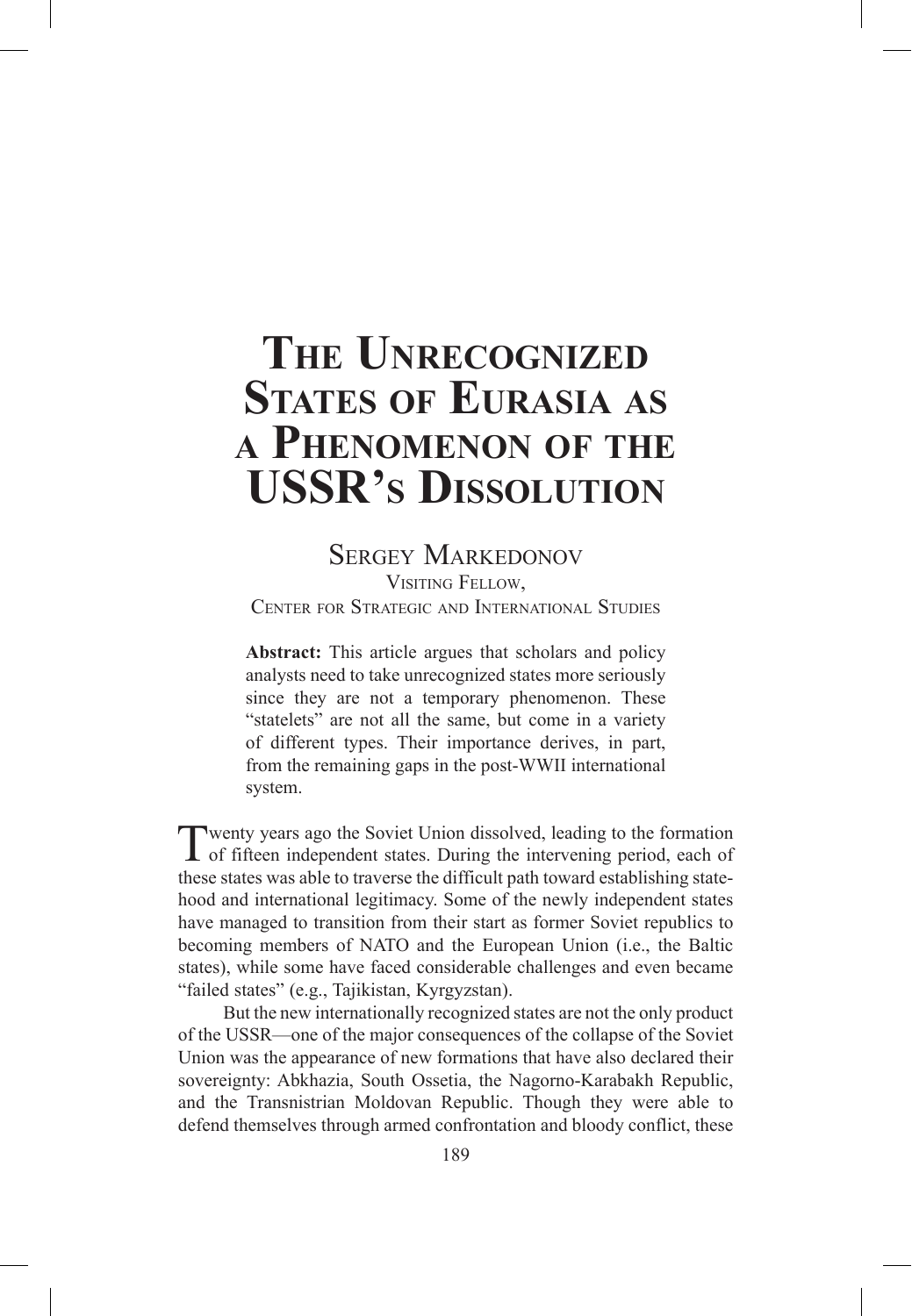entities have not obtained universal international recognition even as a limited number of UN member states have recognized them. In addition to these new statelets of the 1990s, other entities have sought unsuccessfully to achieve independence through military force and internal institutionalization—the most prominent example being the Chechen Republic of Ichkeria in Russia's North Caucasus.

#### **The Emergence of Unrecognized States**

The emergence of unrecognized entities resulting from the collapse of the Soviet Union paralleled ethno-political confrontations. In 1992, a ceasefire was enforced in the Georgian-Ossetian and Moldovan-Transnistrian regions. In 1994, cease-fires were also successfully enforced in Abkhazia, Nagorno-Karabakh, and in Chechnya (with a second deal coming in 1996). The cease-fire agreements established a new status quo and the termination of large-scale military confrontation; although violations of ceasefires and continued individual actions took place, they were not the result of overt political decisions. Conflicts, as well as the status of unrecognized entities, became "frozen." In some cases, the military-political balance of forces determined these conditions (e.g., Nagorno-Karabakh), in other situations socio-psychological and legal reasoning complemented the political-military factors (e.g., Chechnya, with its "delayed status" for five years until 2001).

However, the "freeze" could not last, since the "losers" in these situations were interested in changing the existing balance of forces. They sought to accumulate enough resources to change the status quo, with varying degrees of success (Georgia is in the worst situation in this context while Azerbaijan is in a better position). Periodically, Russia attempted to change the situation on the ground, particularly in Chechnya from 1999 to 2000. Georgia did similar things in Abkhazia from 1998 to 2001, and in South Ossetia from 2004 to 2008. Azerbaijan's leaders, in contrast, focused on changing the format for achieving a diplomatic resolution, making good progress by excluding Stepanakert from negotiations between Yerevan and Baku. Meanwhile, over the last two decades, according to Russian political analyst Dmitri Trenin, "unrecognized republics actually received all the trappings of statehood—constitutions and governments as well as police and military forces."<sup>1</sup> Now any fruitful expert discussion about secession and territorial integrity is impossible without referring to the issue of unrecognized states.

By recognizing the independence of Abkhazia and South Ossetia in

<sup>&</sup>lt;sup>1</sup> Dmitry Trenin. 2002. "Predisloviye k Russkomu izdaniyu" [The Foreword to the Russian edition] in Bruno Coppieters, *Federalizm i conflict na Kavkaze* [Federalism and conflict in the Caucasus]. Moscow: Moscow Carnegie Endowment: 4.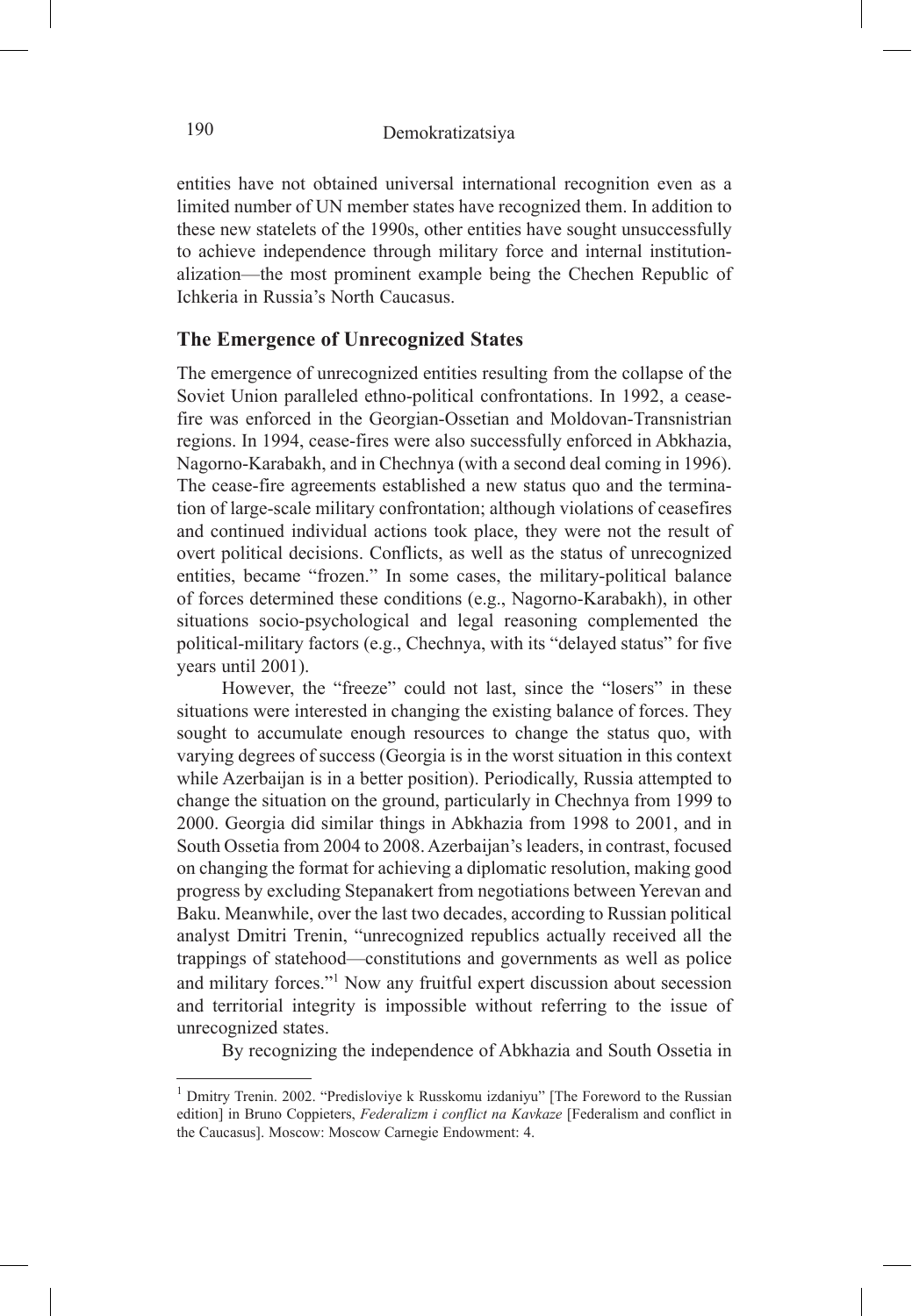August 2008, Russia created a precedent for redefining Soviet-era interrepublic borders and establishing new interstate boundaries. Thus, the process of ethnic self-determination accompanying the Soviet collapse is not finished. This stage in history will not be complete until there is successful conflict resolution and all new entities are recognized as legitimate. Meanwhile, without the completion of this process, it is impossible to speak about the sustainability of post-Soviet countries, their real independence, and the transition to democracy.

### **The Importance of Understanding the Nature of the New Entities**

In this regard, an adequate understanding of the nature and characteristics of the unrecognized republics of the former Soviet Union is an urgent academic and policy task for several reasons. Problems with unrecognized states are the subject of many books and articles. However, almost all studies on the subject are characterized by "geopolitical determinism." The socio-political situations in Abkhazia, South Ossetia, Transnistria, and Nagorno-Karabakh have been analyzed primarily in the context of the geopolitical rivalry between Russia and the West (e.g., the United States, European Union, and NATO). The internal dynamics of non-recognized entities, their state-building and identity formation, is beyond the purview of most experts. According to the British political analyst Laurence Broers, the West for many years viewed the situations in these formations as a function of the ethno-political conflicts of the early 1990s. As a result, the "unrecognized republics" are rarely seen through the prism of Western concepts of transition and democratization, which, in fact, do apply to these states. Instead of seeing these formations in an independent political environment, the de facto states usually are considered only in the context of their interactions with external actors and the peace process.2

Therefore, European and American political science literature defined the post-Soviet unrecognized entities as breakaway republics, separatist states, or quasi-states. This approach inherently assumes that breakaway entities in the future could go back and be converted from quasi-states into actual parts of their "maternal" state. At the same time, the returning process itself is identified with ethno-political conflict resolution. In essence, the restoration of the territorial integrity of Georgia, Azerbaijan, and Moldova, necessarily means the rejection of the quasi-statehood of Abkhazia, South Ossetia, Nagorno-Karabakh, and Transnistria. The consequence of this approach has been that Western observers consider all

<sup>2</sup> Laurence Broers. 2005. "The politics of non-recognition and democratization," in Laurence Broers eds. The limits of leadership: Elites and societies in the Nagorny Karabakh peace process. London: Conciliation Resources: 70.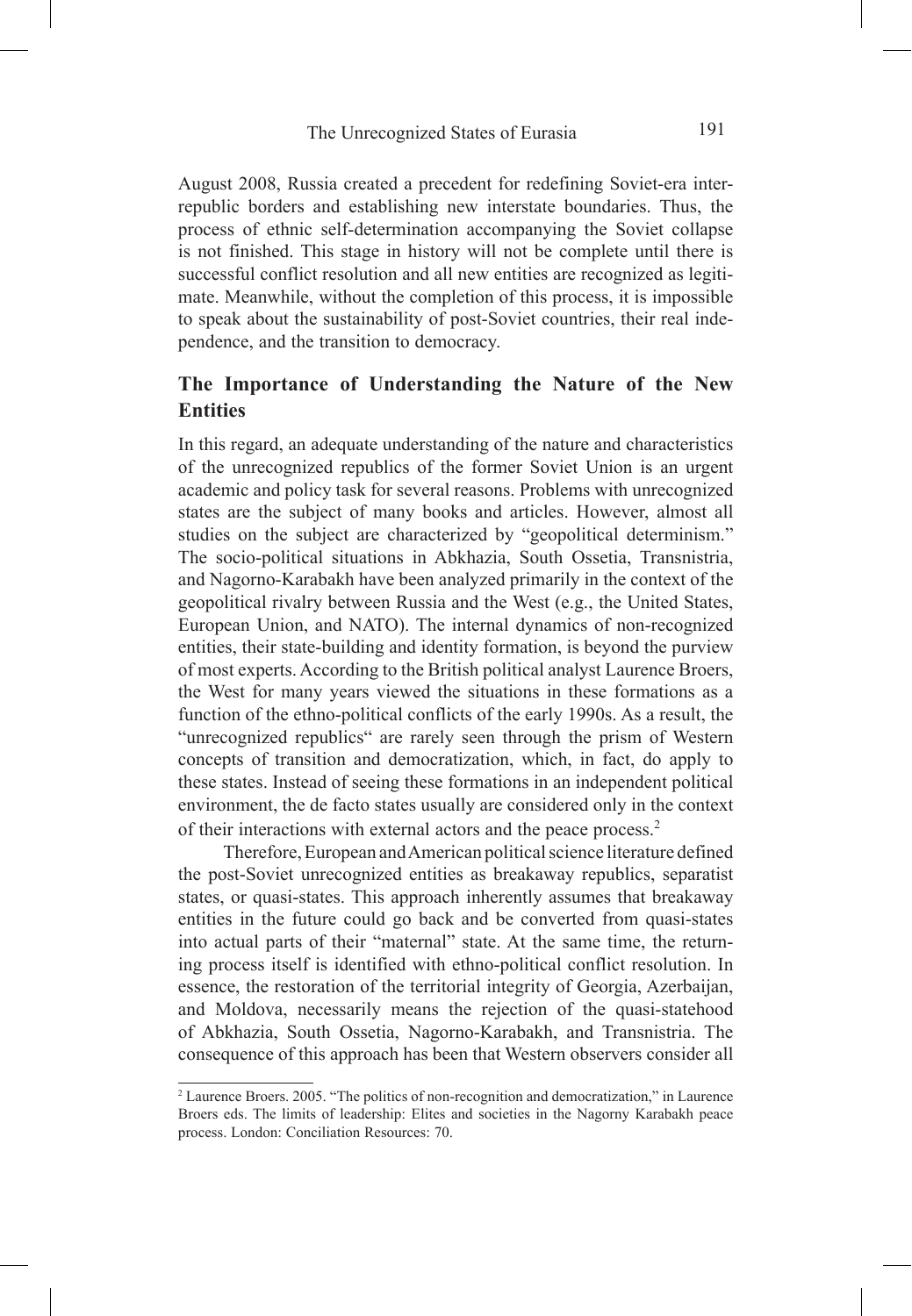the internal processes in the unrecognized republics to be "temporary" or "unreal" and assert that they will disappear at the very moment when the current status quo is overturned, and the status of the "disputed territories," in contrast, is defined. Ironically, according to Kimitaka Matsuzato, a prominent researcher of the phenomenon of de facto statehood, "the fundamental basis of political science lies, as far as it is a science, in addressing what the state is."<sup>3</sup>

In this article we will, first, define the phenomenon of "unrecognized states," second, classify certain characteristics of the different formations (regardless of their socio-political and ethno-cultural contexts), and third, analyze the dynamic approaches of the major global players and international actors toward unrecognized states. Unfortunately, this issue has been politicized too much over the last two decades. Many have seen an open or latent preference for the "separatists" and "extremists" in the attempt to start studying the domestic dynamics in these entities.

Nevertheless, unrecognized states, despite all of the above-described risks, are an unavoidable phenomenon in contemporary politics. Even the biggest states of the world (by population and territory) have held such a status. The People's Republic of China (PRC), for example, was not represented in the UN from October 1949 to October 1971. The interests of China were represented by the Republic of China (Taiwan). Only when the UN General Assembly adopted Resolution 2758 of October 25, 1971, did the order of things change.<sup>4</sup>

Today it is impossible to find Abkhazia, South Ossetia, Somaliland, Taiwan, the Sahravi (Sahara) Arab Democratic Republic, the Shan state, or Free Kashmir on many world maps. However, their very existence reflects the de facto nature of sovereignty among contemporary states.

#### **Defining Unrecognized States**

Let us look at the definition of the term "unrecognized state." If it implies non-recognition by the international community, we must remember that today the international community itself, as an institution, is suffering a deep political, juridical and axiological crisis. Thus, both recognized and unrecognized states appeal to the international community, but they can hardly expect an intelligible answer. After the end of the Cold War, the contours of the new world order are not clear yet; this hinders the development of criteria for the recognition of geopolitical entities as independent states.

<sup>&</sup>lt;sup>3</sup> Kimitaka Matsuzato. 2010. Interviewed by Sergey Markedonov, Washington, DC, October, 4.

<sup>4</sup> See the full text of the resolution: http://www.un.org/russian/Docs/journal/asp/ws.asp?m=A/ RES/2758(XXVI) (accessed March 8, 2012).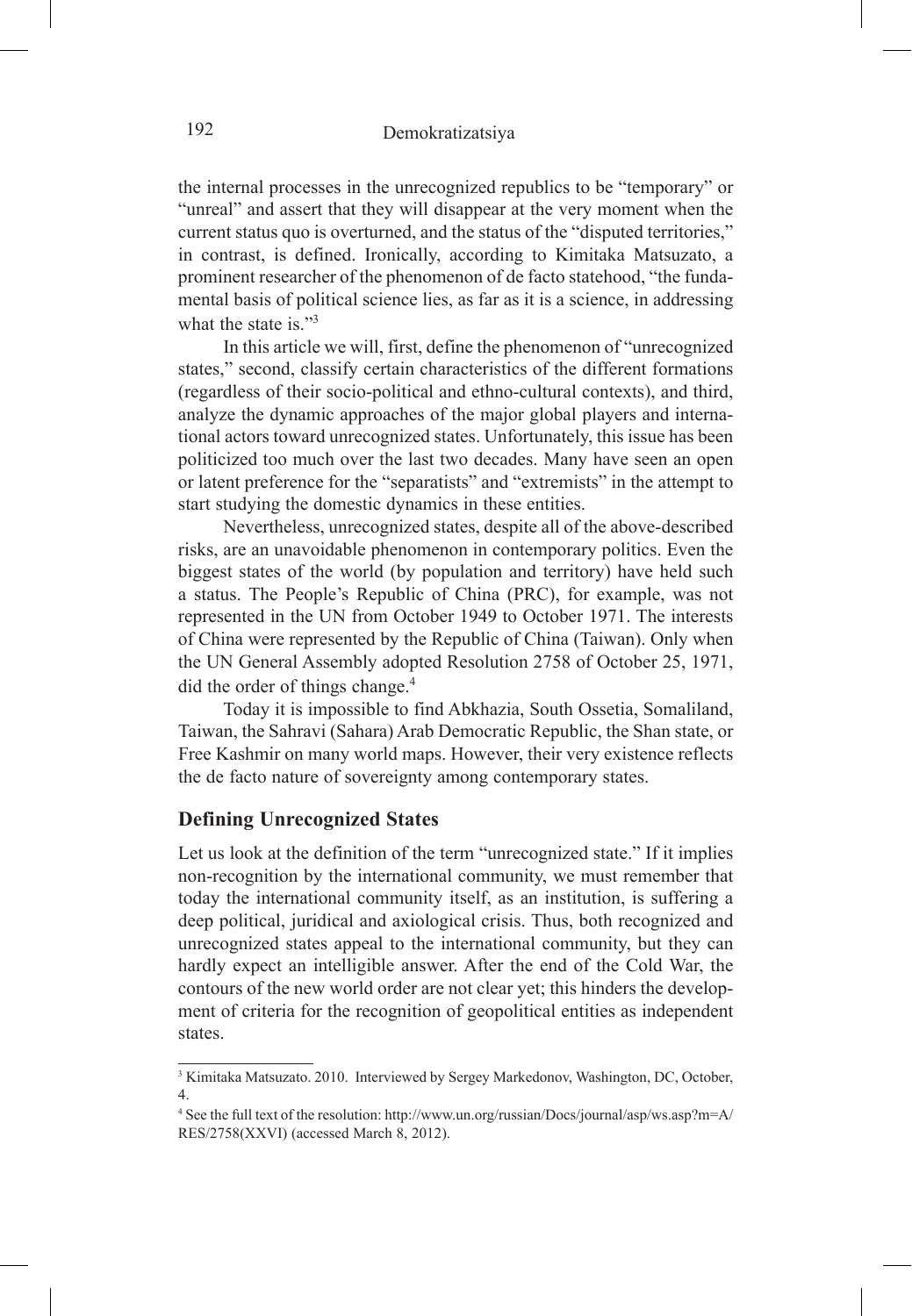The biggest problem for the international community is that unrecognized states have been recognized by their residents. One may accuse (and with good reason) the politicians of Nagorno-Karabakh, Transnistria, Abkhazia, or South Ossetia of extremism, but their extremism rests on the mass support of their citizens. Any peace-making initiative aimed at settling disputes between recognized and unrecognized states must take this extremism into account, otherwise the consequences may be grave. Also, using such a criterion as *democracy* to determine the legitimacy of a regime does not always work against unrecognized entities. Not all unrecognized entities are authoritarian. Many of them have held electoral campaigns and peaceful transfers of power to a member of the opposition (e.g., Abkhazia, Transnistria, Nagorno-Karabakh, and the Turkish Republic of Northern Cyprus). One problem when talking about democracy in the context of unrecognized states is that, in most cases, members of rival ethnic groups were often expelled, thus depriving them of their right to participate.

Russian political scientist Arthur Tsutsiyev argues that "the family of the unrecognized [states] has a complex composition."5 We can therefore identify several types of unrecognized states.

First: **self-proclaimed republics**, which exist for as little as a few days to several years, but fail to create effective governing institutions and military structures. For example, the Gagauz Republic was proclaimed on the territory of Moldova in August 1990, even before the establishment of the Transnistrian Moldovan Republic. This territory—with a population of nearly 150,000, 80% of whom were Gagauzians, a Christian Turkic people—pioneered the movement of self-proclaimed republics in the Soviet space. However, ultimately Gagauzia did not secede from the Republic of Moldova. In 1994, the Moldovan Parliament adopted the "Law on the special legal status of Gagauzia (Gagauz-Yeri)," granting the region considerable autonomy. Today most of the political forces of Gagauz-Yeri do not demand full independence (with the exception of the People's Front for the Salvation of Gagauzia). At the same time, there is a consensus among Gagauzian politicians and public figures that the Gagauz-Yeri autonomy should be enlarged.

Probably the record holder for the number of self-proclaimed entities is the Russian Northern Caucasus. Five entities proclaimed themselves on the territory of the Karachai-Cherkesia Republic alone! In 1993, besides Armenian separatism, Azerbaijan encountered Talysh separatism from the Persian-speaking people living in the South of Azerbaijan. The Talysh-Mughan Republic, headed by Azerbaijan Army Colonel Alikram Gumbatov, was proclaimed in June 1993 in Lenkoran. However, this

<sup>5</sup> Arthur Tsutsiyev. 2006. "Territorii problemnogo suvereniteta." *Nauchnye tetradi Instituta Vostochnoi Evropy* 31:1 (January).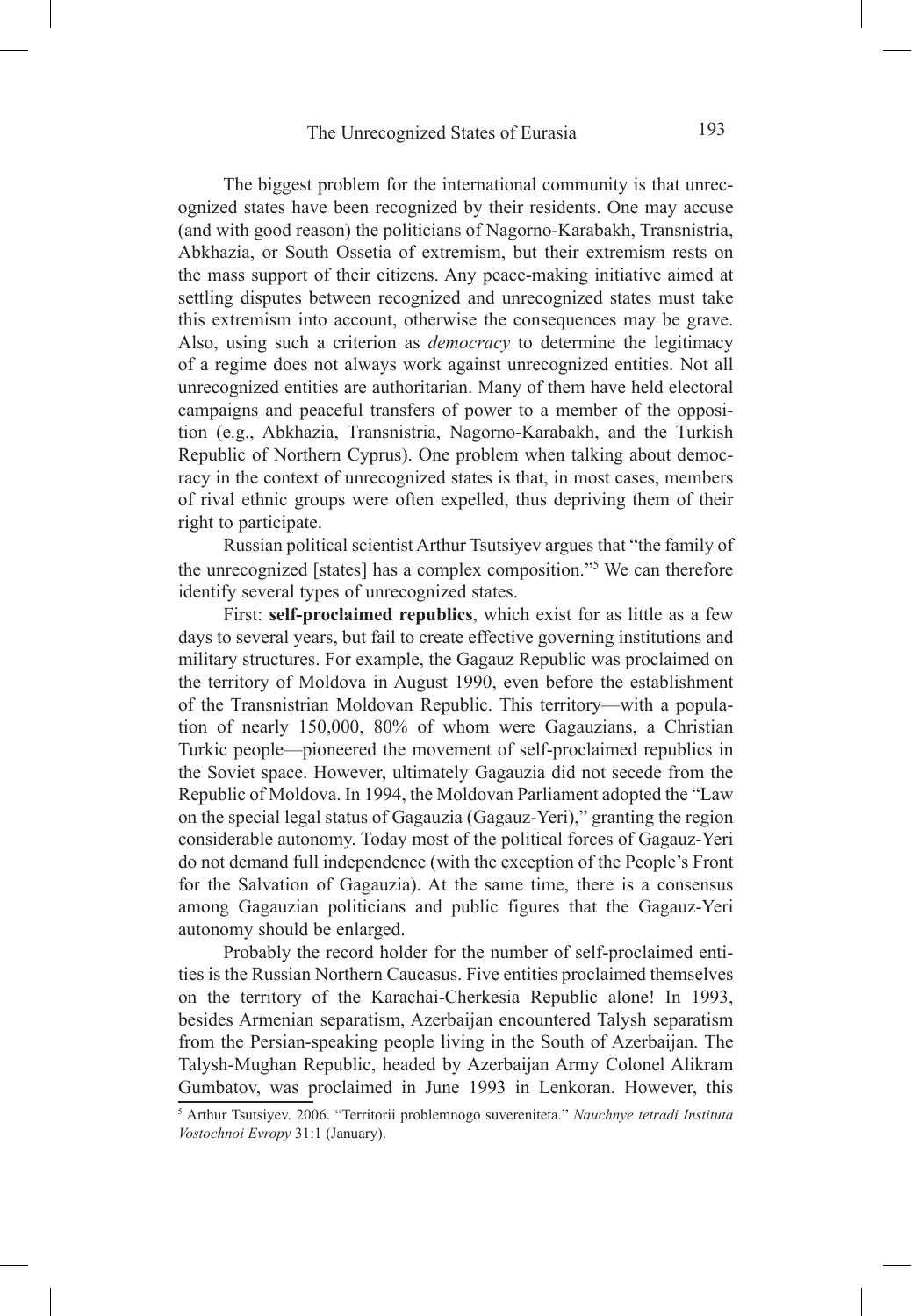experiment failed; in August 1993 Gumbatov was arrested, after which the Talysh political movement was marginalized. The self-proclaimed Chechen Republic of Ichkeria existed for a longer time. During 1991-1994 and 1996-1999, there were attempts to build a de facto Chechen state. However, in both cases, the state-building experiments failed.

Second: **de-facto states**. These entities possess *suspended* sovereignty and managed to implement their projects of state-building (i.e., consolidating power and establishing control over a certain territory) within two to three decades. In addition, as a rule, such de facto state entities have their own foreign policies. The Nagorno-Karabakh Republic has several representations abroad (in Armenia, Russia, France, the United States, Australia, Lebanon, and Central Europe). Their leaders, although not recognized as full-fledged presidents or heads of government, take part in the negotiating processes for determining their statuses. In some negotiations, they are considered as independent parties to the conflicts (as in the case of Transnistria). This allows them to take part in authoritative international forums.

Third: **partially recognized states** (entities with limited recognition). These entities are not UN members and they are not recognized by the majority of UN member states. But they have made serious claims for international legitimacy and have attained many attributes of sovereignty. The entities of this third type are recognized by a varying number of UN member states, ranging from dozens (e.g., the Sahara Arab Democratic Republic, Kosovo, Taiwan) to several (e.g., Abkhazia, South Ossetia) to one (e.g., the Turkish Republic of Northern Cyprus, which is recognized only by Turkey, and Free Kashmir, which is recognized only by Pakistan).

Purely quantitative indicators are not fundamental to assessing progress in the process of international legitimization. Abkhazia and South Ossetia are recognized by fewer countries than the Sahara Arab Democratic Republic (which is also a member of the African Union). But the independence of the two former Georgian autonomies is recognized by the Russian Federation, a permanent member of the UN Security Council and the "nuclear club." Unlike de facto states, these partially recognized entities signed bilateral treaties with states that have recognized them (thus they are considered legitimate beyond the immediate country of their dispute). In some cases, diplomatic relations are established between partially recognized entities and UN member states.

At the same time, a partially recognized status does not allow access to the UN at all. Despite the support for Kosovo's independence by seven members of the "Great Eight," two of the permanent members of the UN Security Council, Russia and China, called the full-fledged inclusion of the former Serbian land into the international community impossible (partly due to it joining international security mechanisms). Members of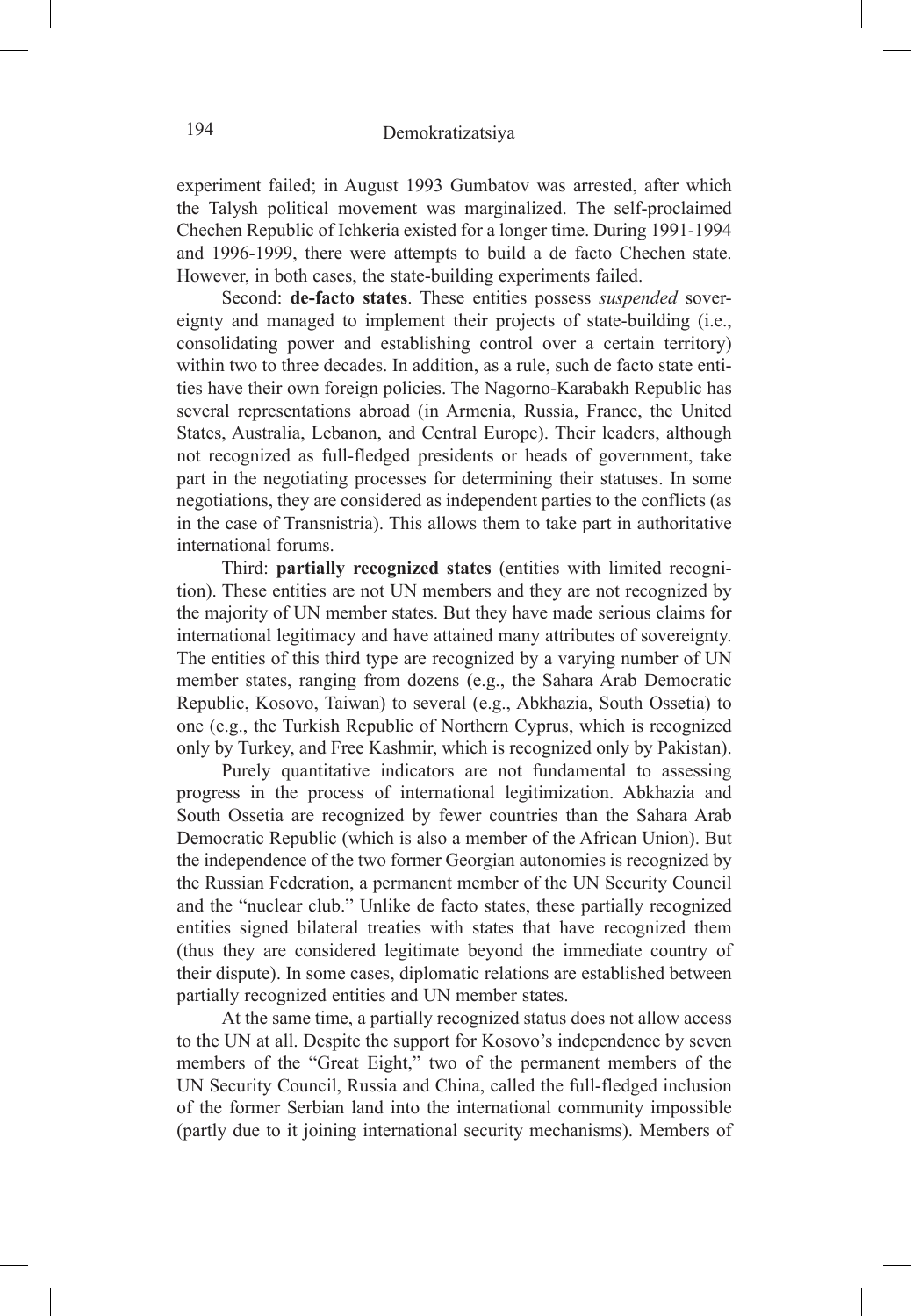the EU that have refused to recognize Kosovo's independence (Romania, Spain, Slovakia, Greece, and Cyprus) hamper Kosovo's ability to join the European Union and other European structures.

In conclusion, it is necessary to note that unrecognized states are an important element of contemporary geopolitical transformations. Their prominent role in current international politics is explained by the incomplete formation of the new global world-order, which emerged at the end of World War II. The current system of international relations is characterized by vagueness, legal and political ambiguity, substantial gaps between de-facto and de-jure entities, and ample room for interpretation on fundamental issues. But what is most important is that the protracted transition from one system of international relations to another strongly impedes the elaboration of common approaches and criteria for recognizing new states, secessionist movements, and territorial integrity. All this allows unrecognized republics to maintain their existence and find allies among influential international actors.